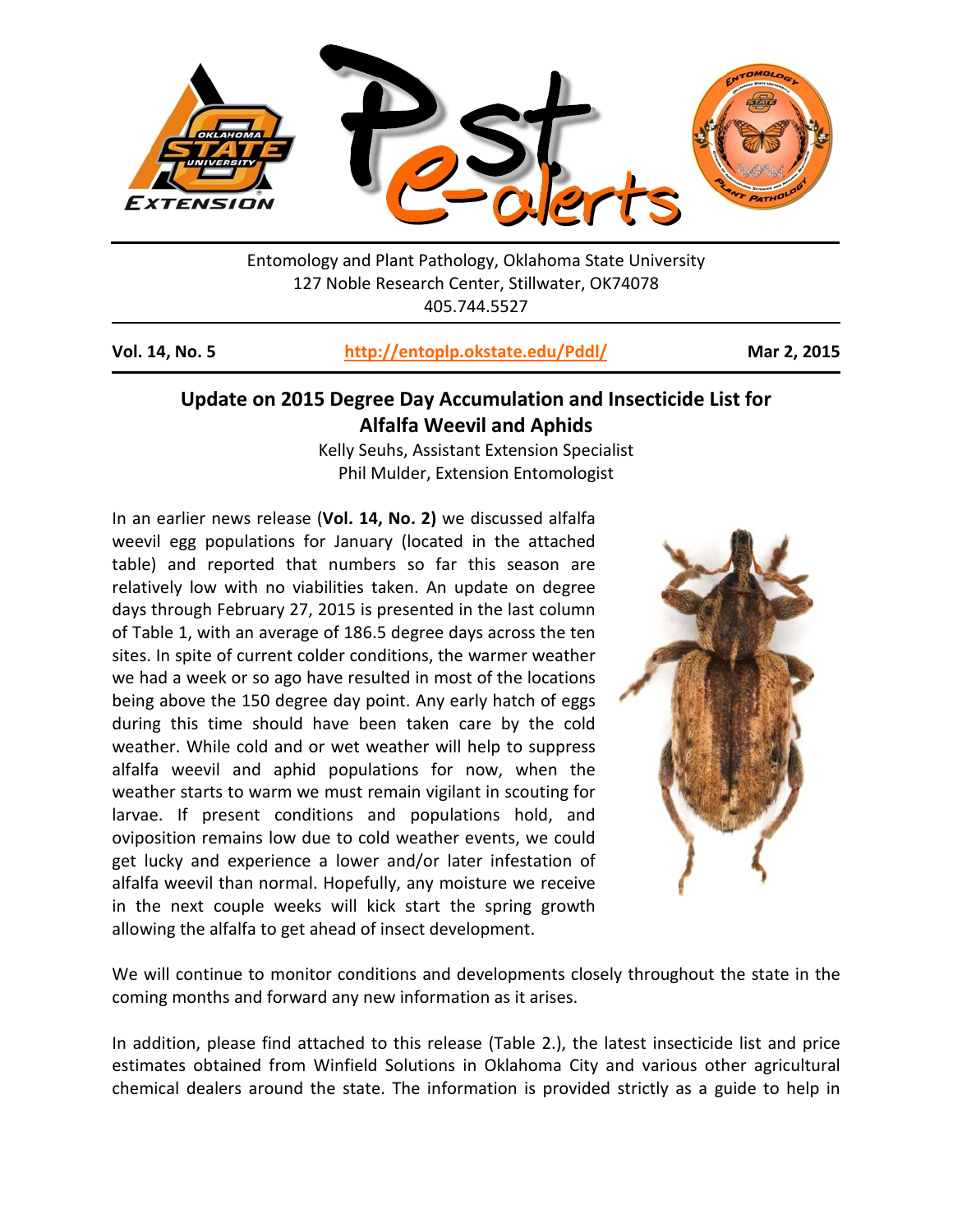making insecticide choices in alfalfa. Prices will undoubtedly vary around the state, and rebates or other special offers are not considered. Information of residual control will vary depending on environmental conditions, infestation levels and application.

\_\_\_\_\_\_\_\_\_\_\_\_\_\_\_\_\_\_\_\_\_\_\_\_\_\_\_\_\_\_\_\_\_\_\_\_\_\_\_\_\_\_\_\_\_\_\_\_\_\_\_\_\_\_\_\_\_\_\_\_\_\_\_\_\_\_\_\_\_\_\_\_\_\_\_\_\_\_

## **Dr. Richard Grantham - Director, Plant Disease and Insect Diagnostic Laboratory**

The information given herein is for educational purposes only. Reference to commercial products or trade names is made with the understanding that no discrimination is intended and no endorsement by the Cooperative Extension Service is implied.

Oklahoma State University, in compliance with Title VI and VII of the Civil Rights Act of 1964, Executive Order 11246 as amended, Title IX of the Education Amendments of 1972, Americans with Disabilities Act of 1990, and other federal laws and regulations, does not discriminate on the basis of race, color, national origin, gender, age, religion, disability, or status as a veteran in<br>any of its policies, p

Issued in furtherance of Cooperative Extension work, acts of May 8 and June 30, 1914, in cooperation with the U.S. Department of Agriculture, Robert E. Whitson, Director of Oklahoma Cooperative Extension Service, Oklahoma State University, Stillwater, Oklahoma. This publication is printed and issued by Oklahoma State University as authorized by the Vice President, Dean,<br>and Director of the Division of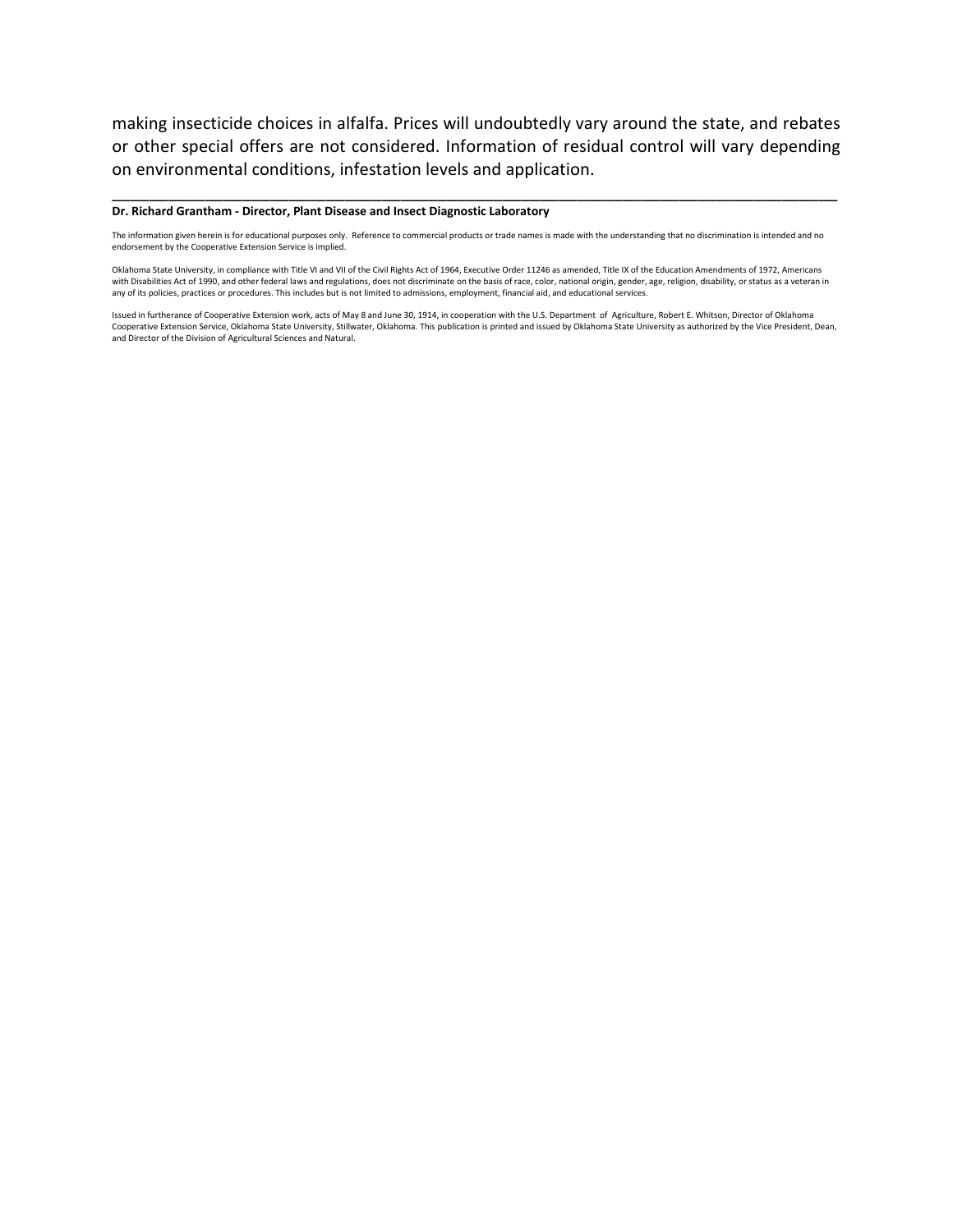| County       | January | January | January  | January   | January  | January   | January  | January   | January  | January   | January  | Degree |
|--------------|---------|---------|----------|-----------|----------|-----------|----------|-----------|----------|-----------|----------|--------|
|              | 2015    | 2014    | 2014     | 2013      | 2013     | 2012      | 2012     | 2007      | 2007     | 2006      | 2006     | Days   |
|              |         |         | % Viable |           | % Viable |           | % Viable |           | % Viable |           | % Viable | 2015   |
| Alfalfa      | 61.6    | 6.0     | ---      | 72.4      | 64.0     | 198.0     | 75.0     |           |          |           |          | 136.0  |
| Major        |         | 15.2    | ---      | 77.2      | 81.5     | 74.8      |          |           |          |           |          | 190.3  |
| Payne        | 56.0    | 42.8    | $---$    | 4.0       |          | 69.6      | 72.0     | 56.4      | 70.0     | 189.6     | 45.0     | 146.8  |
| Kingfisher   |         | 20.0    | ---      | 36.4      |          | 77.6      | 82.0     | 48.0      |          | 82.0      |          | 149.6  |
| Comanche     | 20.4    | 69.2    | 59.0     | 273.6     | 69.0     | 54.4      |          | 2.0       |          | 40.8      |          | 269.7  |
|              |         |         |          | (Tillman) |          | (Tillman) |          | (Tillman) |          | (Tillman) |          |        |
| Kiowa        |         | 53.6    | ---      | 31.2      |          | 74.4      | 76.0     | 3.6       |          | 130.0     | 45.0     | 210.9  |
|              |         |         |          | (Washita) |          | (Washita) |          | (Washita) |          | (Washita) |          |        |
| Pottawatomie |         | 59.2    | ---      | 22.0      |          | 4.8       |          | 14.8      |          | 134.8     | 41.0     | 192.9  |
| Rogers       | 44.8    | 78.8    | ---      | 26.0      |          | 17.6      |          |           |          |           |          | 189.7  |
| Garvin       | 22.4    | 28.4    | ---      | 59.2      |          | 52.4      |          |           |          | 111.6     | 76.0     | 216.3  |
| Grady        | 48.0    | 159.6   | 64.0     | 401.2     | 58.0     | 33.2      |          | .8        |          | 56.0      |          | 163.6  |
| **Means      | 42.2    | 53.28   | 61.5     | 100.5     |          | 65.68     |          | 20.3      |          | 104.3     |          | 186.5  |

Table 1. Alfalfa weevil egg populations for January, 2015. Degree Days through February 27, 2015 are presented in the last column.

--- No viabilities in a specific county means that egg numbers recovered were insufficient to conduct an assessment.

\*\* Means within each year, represent all areas sampled not simply those depicted.

Unfortunately, due to time restraints, only six counties were utilized in collections this year. With relatively low numbers so far, no Viabilities were taken. Degree day numbers presented represent all the above counties.

During sampling, we keep our eye out for any additional insect activity, such as army cutworm or aphid. Minimal numbers of other insect activity was observed during collection. The cold weather in previous weeks and yet to come will likely have some detrimental effects.